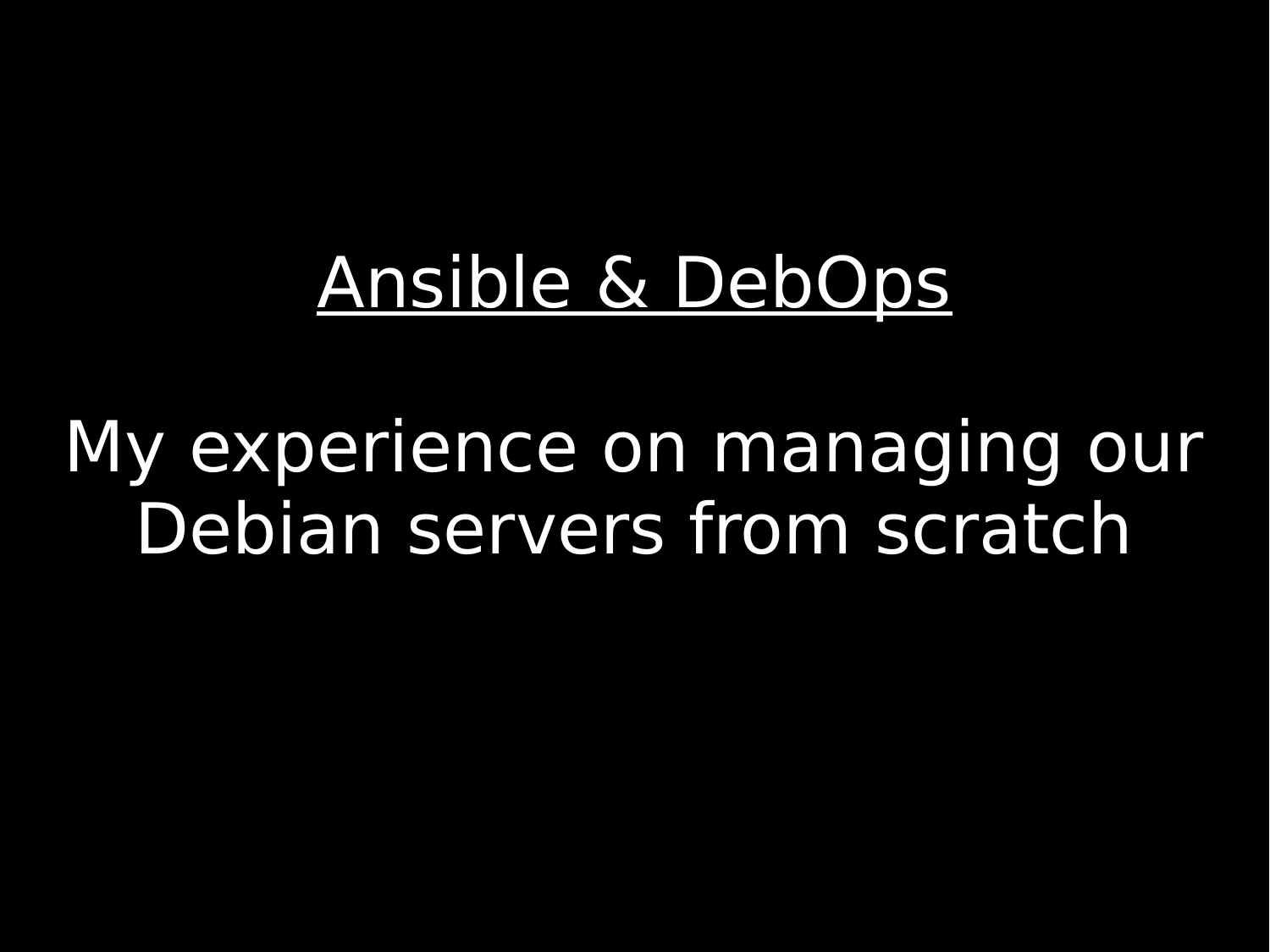#### Infrastructure Overview

- 26 VMs @ ~okeanos
- 23/26 web-server 2/3 web-servers
- $\cdot$  1/26 Ansible
- 

3 VMs @ ViMa

- 1/3 email-server
- 1/26 VPN manager

ctrler

• 1/26 LDAP server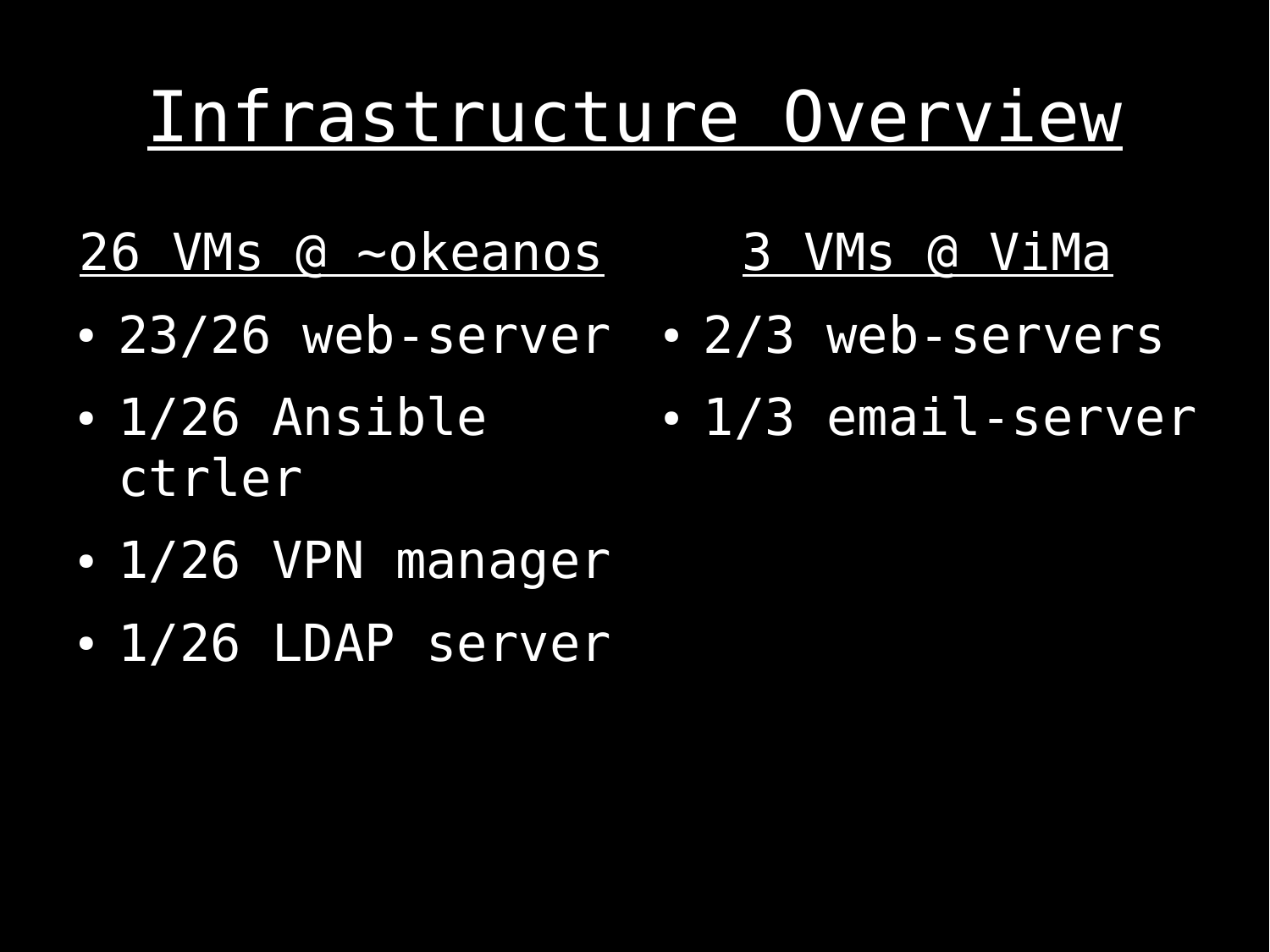#### Infrastructure Overview

Application Server

- $\cdot$  PHP (php-fpm)
- Ruby (Thin)
- Django (gUnicorn)

Database Server

- MariaDB
- PostgreSQL
- Mail Server
	- Postfix
- Web Server
	- NginX
- VPN
	- OpenVPN

All servers proudly run Debian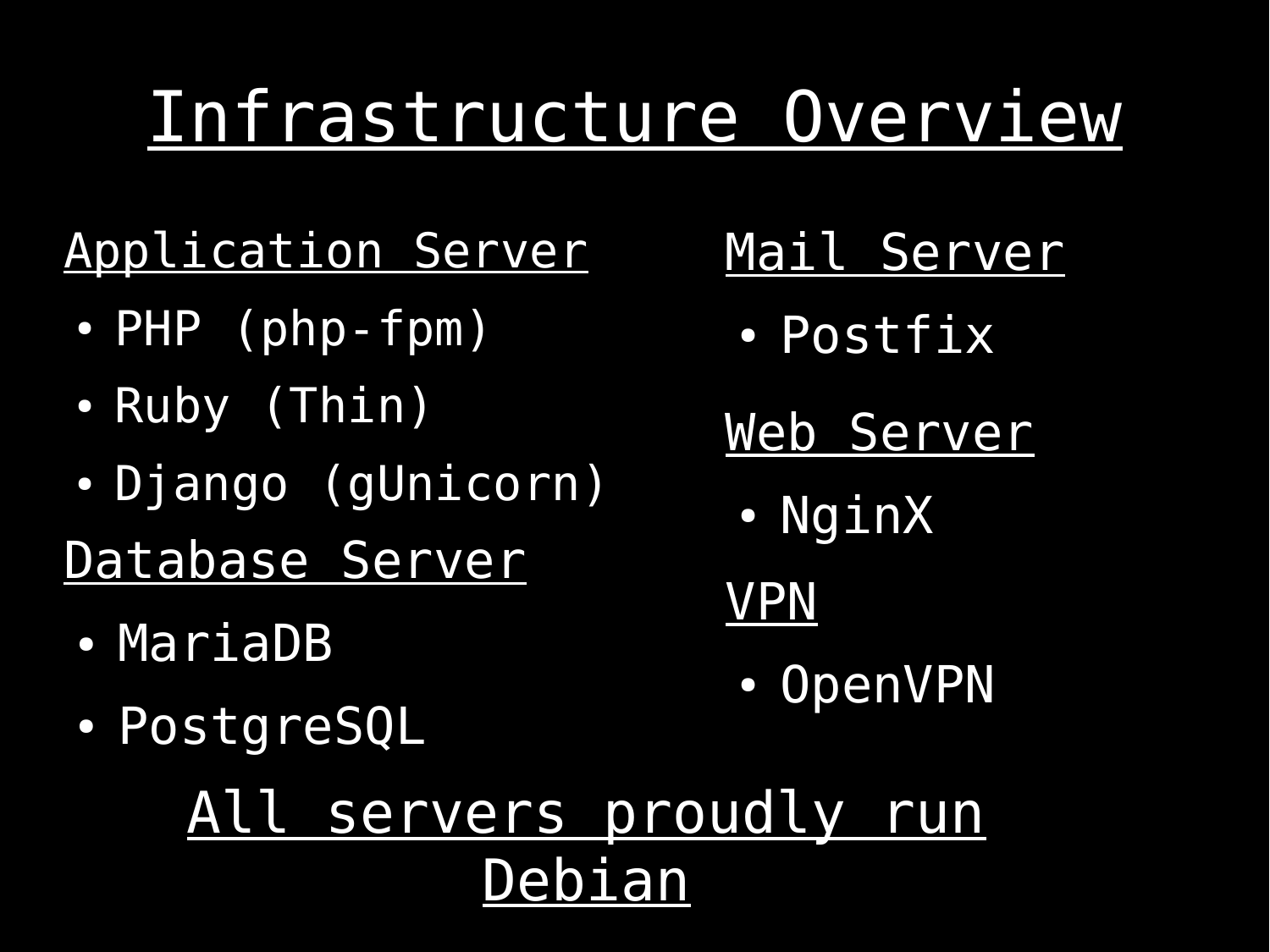## Tackling the problem

- Need for easy server replication
	- host failure
	- development enviroment
- Easy understanding of server setup
- Server setup template (server are alike)
- Up to date service configuration
	- DebOps project's default settings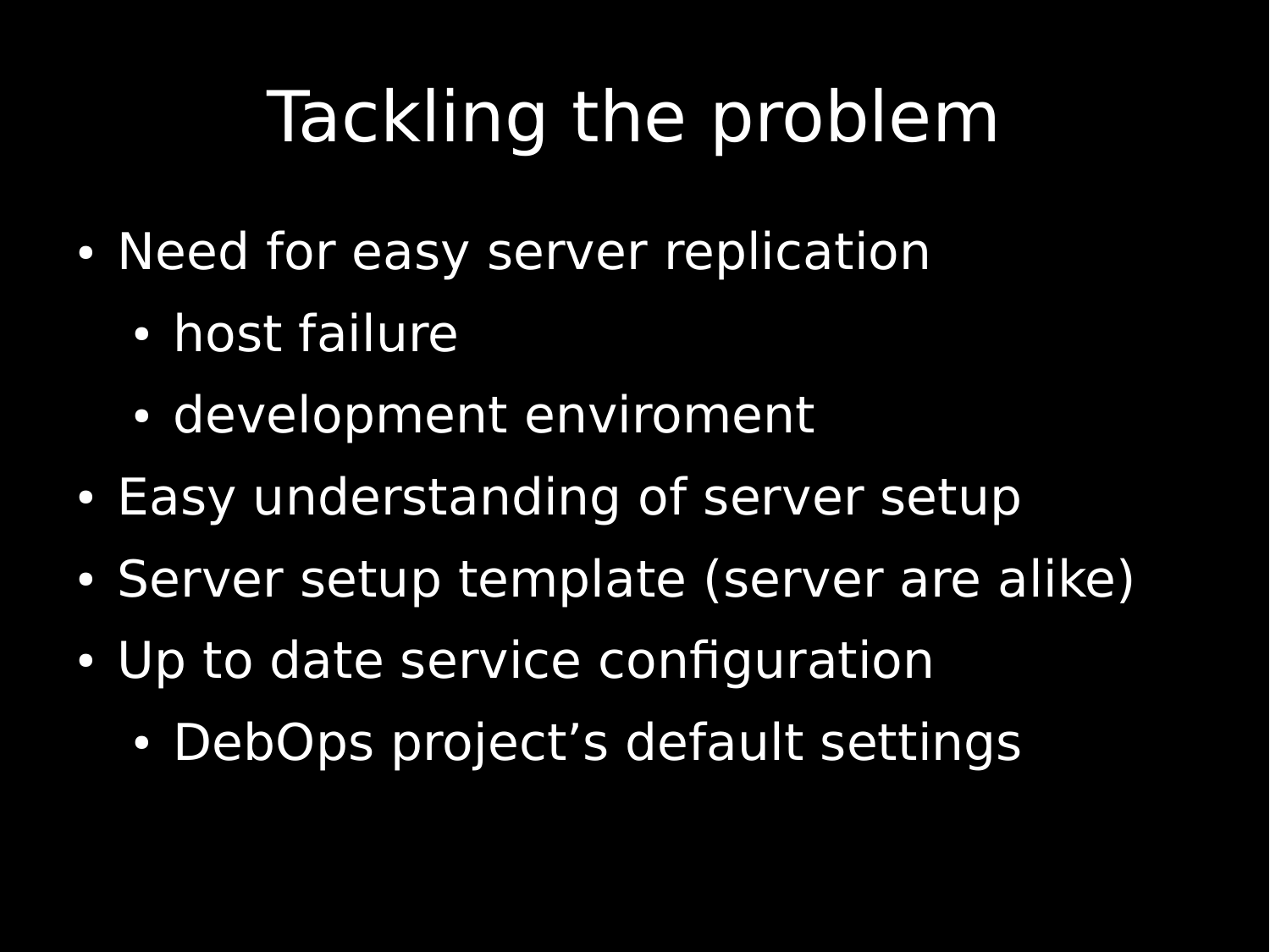# Infrastructure Management

#### Ansible

[https://docs.ansible.com](https://docs.ansible.com/)

- Minimal in nature
- Secure
- Developing roles/playbooks is easy and fast
- Highly configurable based on variables

#### DebOps

<https://debops.org/>

- $\cdot$  100+ highly extensible roles with sane defaults
- Built for modularity so extending it is simple
- Great documentation

Both software is licensed under GPL v3.0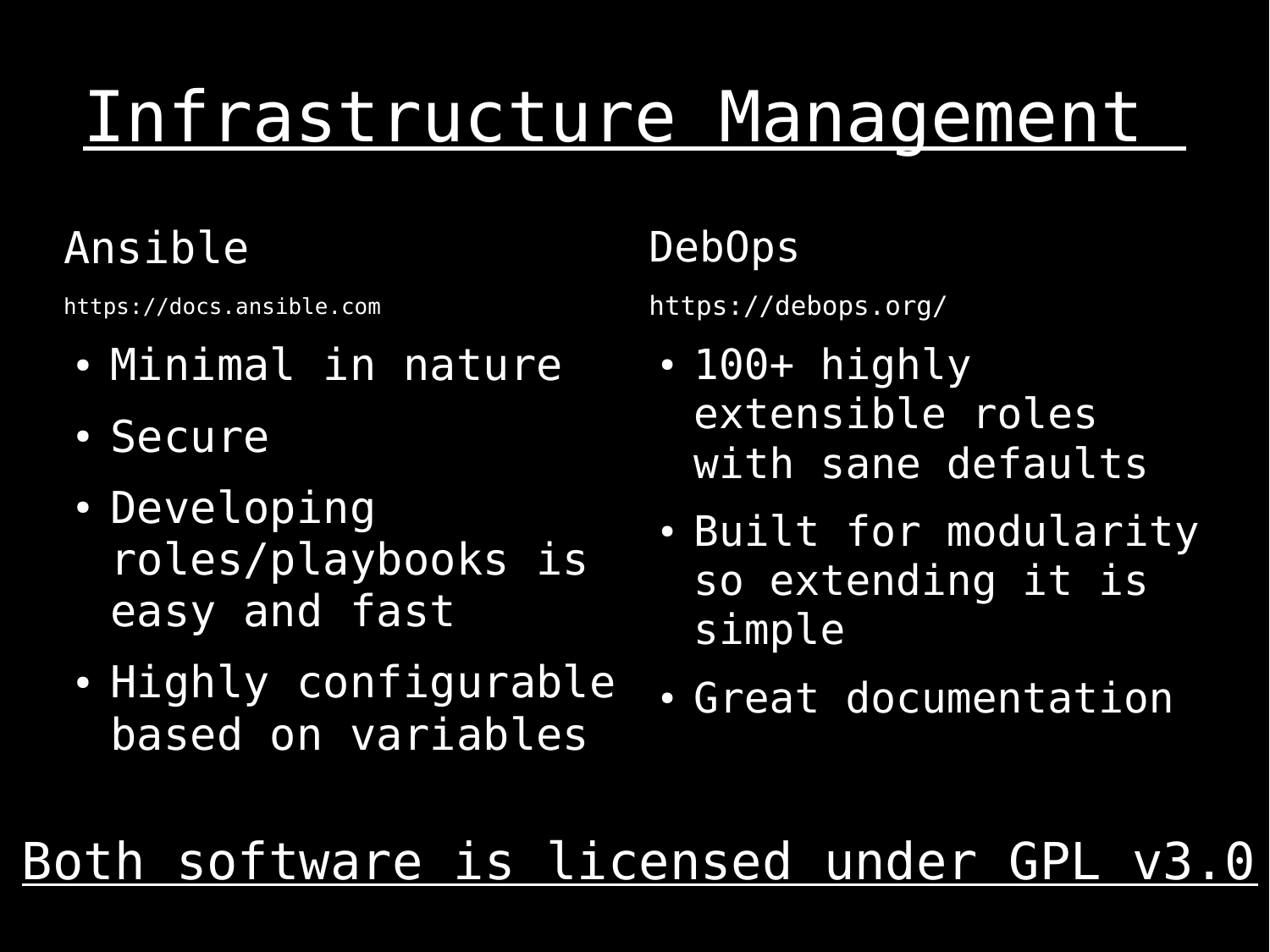#### Infrastructure Management

#### Ansible Ctrler VM

- Gitified ansible dir
- Fast network
- Highly available
- Good Specs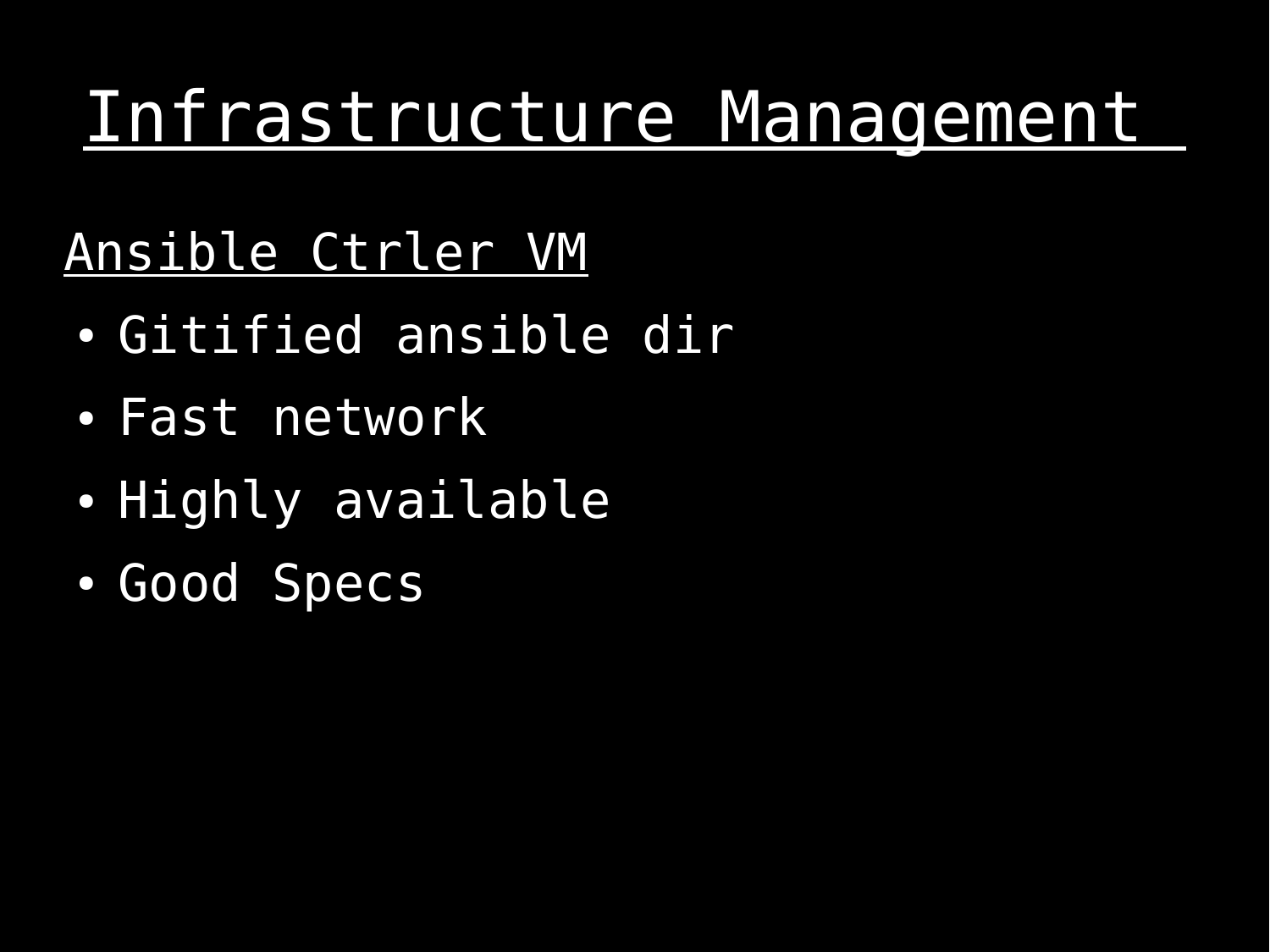# DebOps

- Set variable as
	- Host specific
	- Group specific
	- Universal
- Extend role with tasks
- Many services/ configurations available
- Easily updatable
- Can support many projects
	- Production
	- Development
- Custom playbooks can reuse roles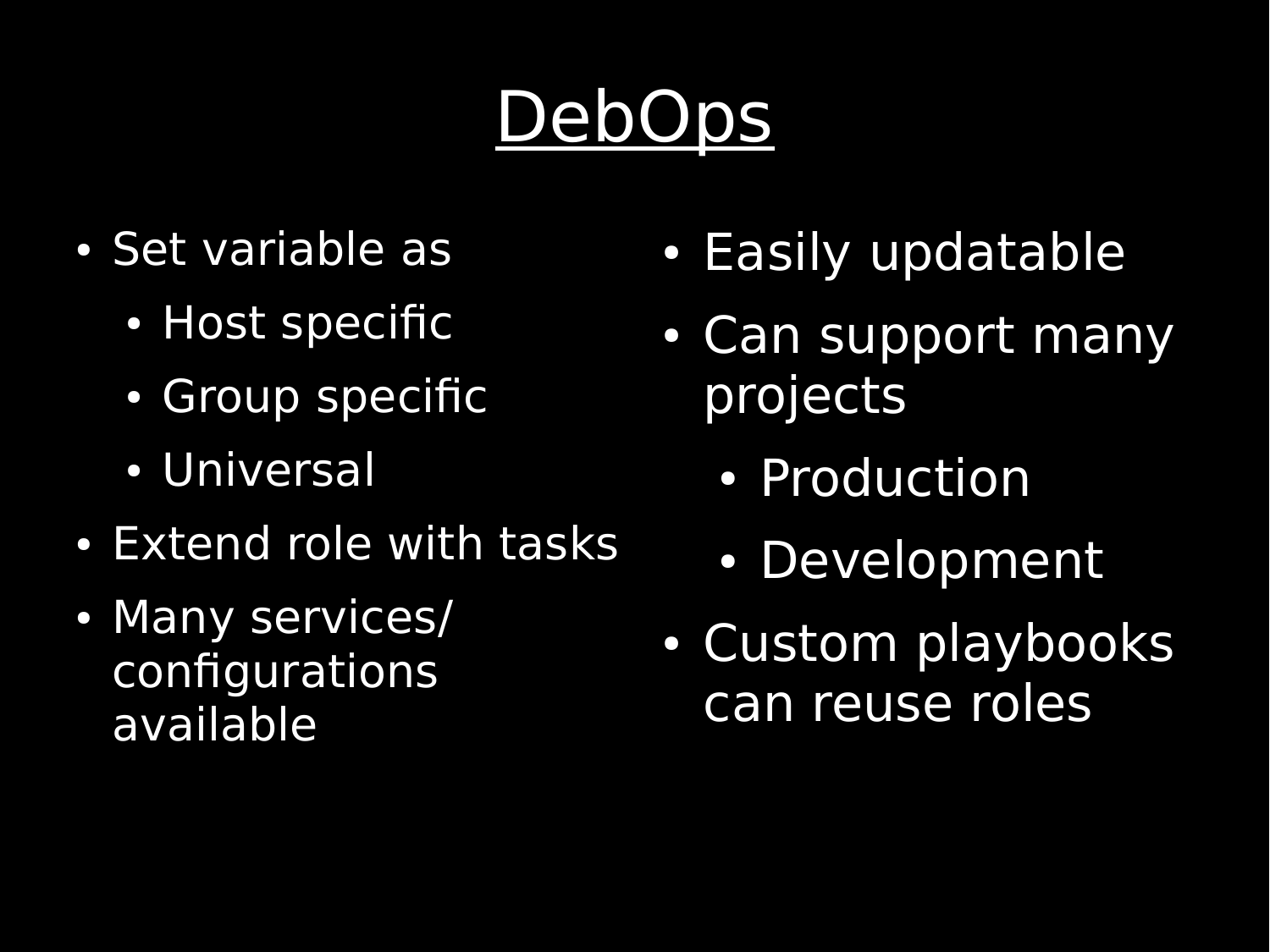## Some of the roles/playbooks available

- NginX
- Apache
- MariaDB
- Postfix
- Php
- LibVirt
- LetsEncrypt
- User management
	- Groups
	- Files
	- ssh/sftp
- LVM
- Ferm (firewall)
- Swap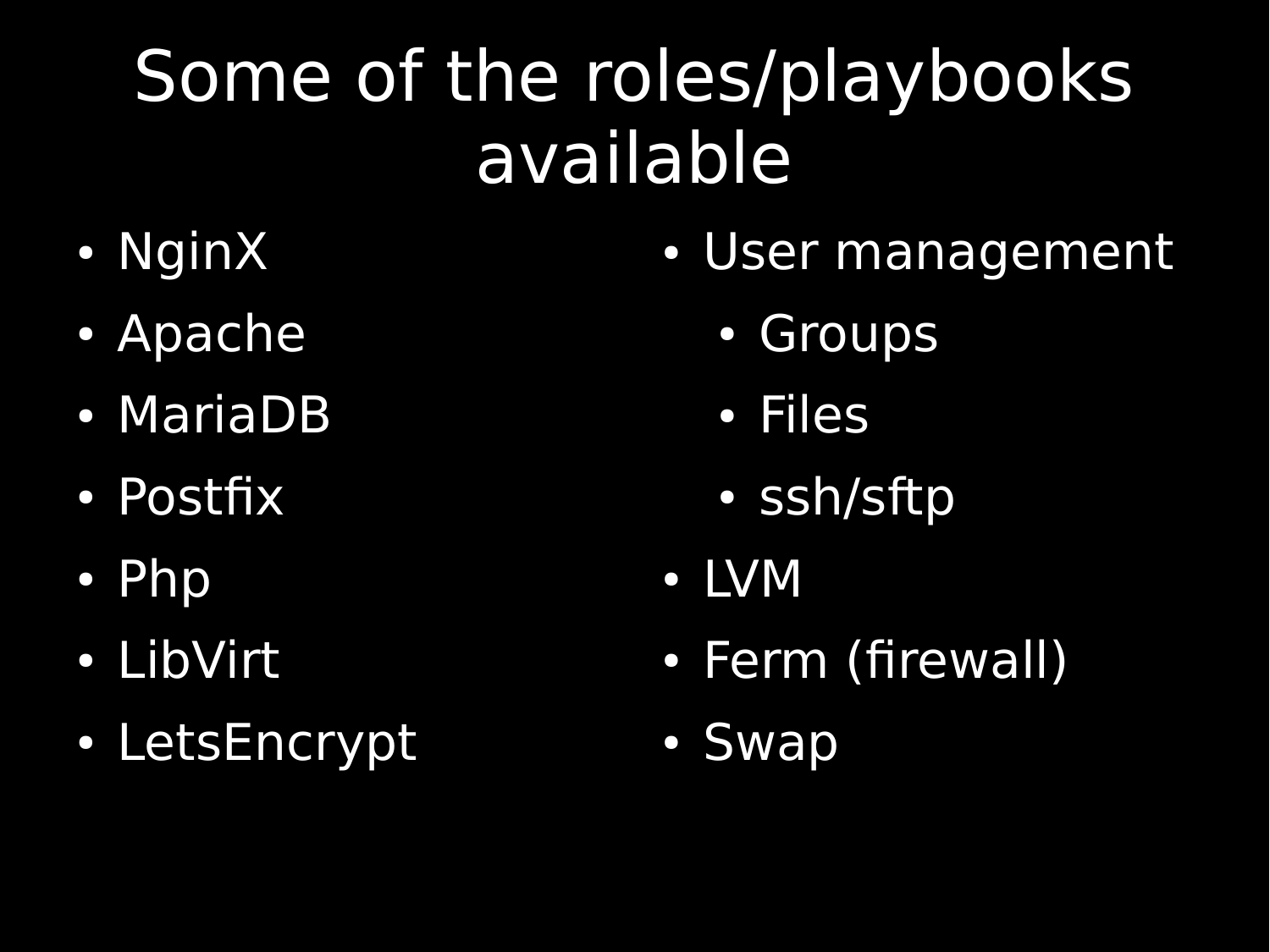## Demo???